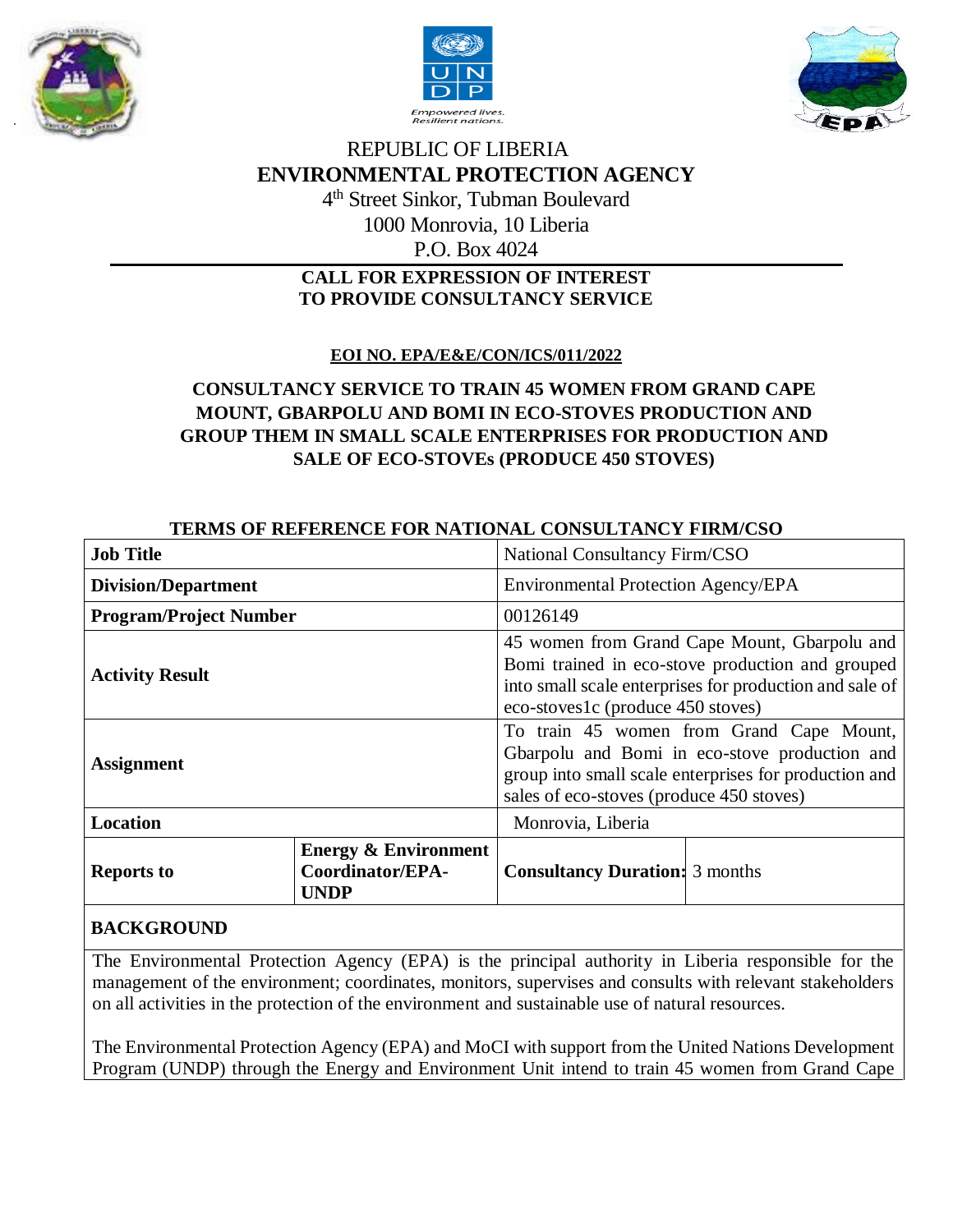Mount, Gbarpolu and Bomi in eco-stove production and group them into small scale enterprises for production and sales of eco-stoves (produce 450 stoves).

Clean and reliable energy makes life better. Clean and reliable energy help to reduced Carbon dioxide emissions, improved health resulting from reduced indoor air pollution, create employment opportunities such as stove manufacturing, distribution, solar assembly etc. Eco-stove provides an affordable alternative to gas and electronic stoves yet maintaining the same technological advantages. The use of Eco-stoves does the following:

- reduce smoke inhalation with significant health benefits,
- reduce greenhouse gas emissions,
- slows deforestation
- and provide a host of social benefits.
- Reduces deforestation by a significant percentage by promoting the use of reusable stone stoves
- .
- Helps the user achieve energy independence
- Reduces landfill by promoting the processing of household waste into bricks which can be used as fire starters for the eco stoves
- Fights poverty by promoting skills development in both the unemployed youth and women
- creates employment, apprenticeship and entrepreneurial opportunities through the manufacturing, distribution, maintenance of eco-stoves
- Reduces cooking cost up to a significant percentage by using reusable volcanic rocks
- Promotes good health by the use of smoke free eco-stoves across the developing world suffering from indoor air pollution through inefficient cook-stoves and the added benefit of light bulbs on the eco-stoves providing the lighting solution in areas without electricity instead of kerosene lamps

In Liberia, there is a slow rise of clean cook-stoves; although they all use biomass as their source of fuel which still contribute to the high rate of deforestation. The initiative also includes the use of bricks which are the source of energy and the stoves have been heavily insulated with clay to retain the heat. A few Liberians depend on biomass stoves to cook. These include charcoal, bricks and firewood users.

The use of eco-stoves ensure that cooking is healthy, efficient and eco-friendly for everyone, regardless of socio-economic status. Billions of people in developing countries do not have access to electricity and gas. They cook with biomass and often on unhealthy and inefficient fires. Research has shown that women spend hour's daily gathering fuel, and families can spend up to 30% of their monthly income on fuel, forcing them into energy poverty. Fuel production also contributes greatly to deforestation. Eco-stoves/cook-stoves and solar products offer a reliable and affordable solution! These products completely eliminate the need for kerosene.

With the plethora of challenges, the UNDP through the Energy and Environment (E&E) program seeks to support the Government's efforts in achieving diversified and inclusive economic growth through investments in sustainable and environmentally friendly agriculture, food security, job creation and improved resilience to climate change and natural disasters. UNDP also works to empower the population and build a resilient nation. It supports the government to develop and implement interventions aimed at improving the lives of the people, including women, youth and People with Disability (PWD).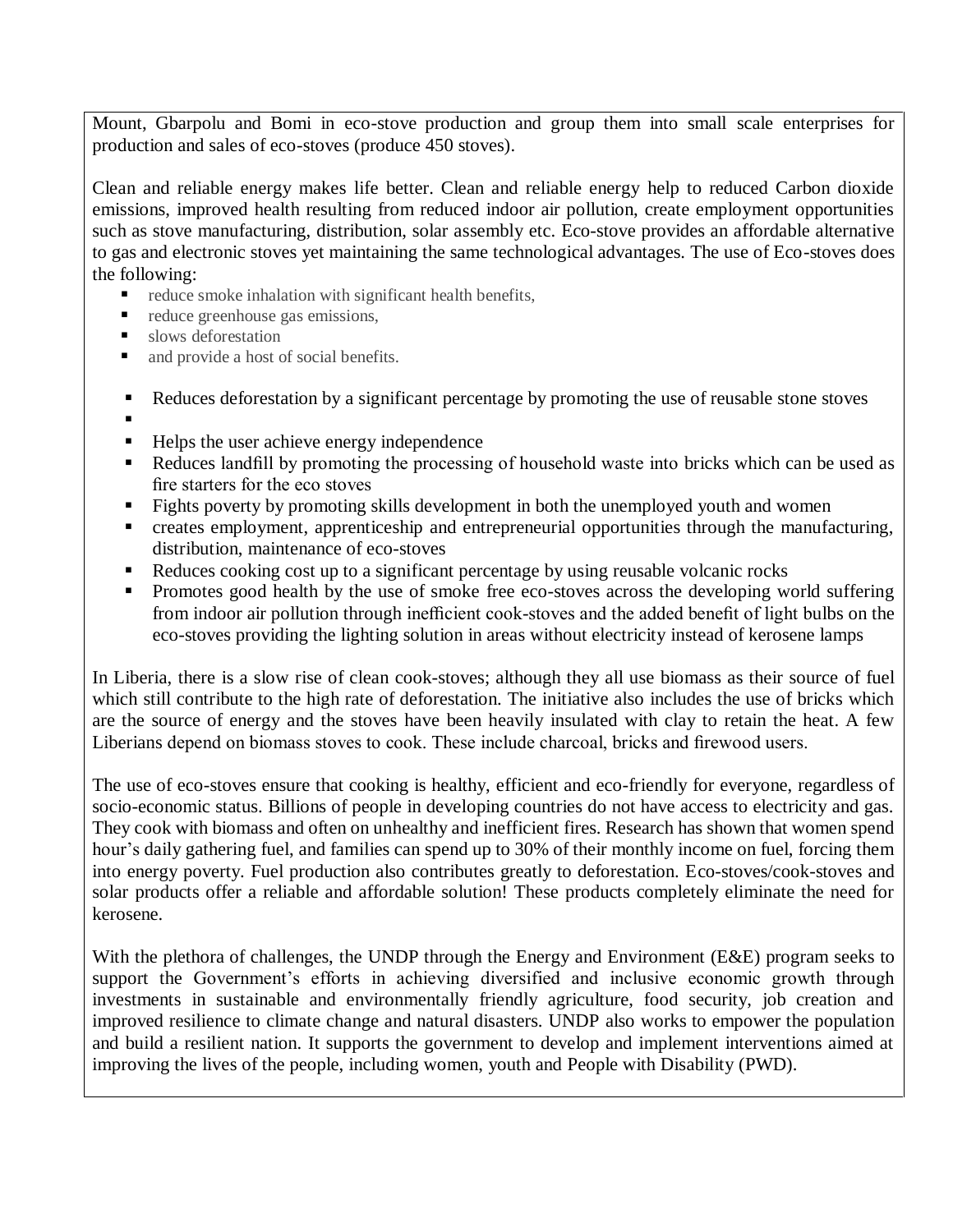It is in this regard that the Environmental Protection Agency (EPA) of Liberia through its Energy  $\&$ Environment Unit of the EPA, in partnership with the United Nations Development Programme, requests the services of a Firm/CSO to work in collaboration with the EPA and MoCI to train 45 women from Grand Cape Mount, Gbarpolu and Bomi in eco-stove production and group into small scale enterprises for production and sales of eco-stoves (produce 450 stoves).

## **Contract and Reporting Requirements**

The Consultancy Firm/CSO will be hired against a performance-based contract for Three (3) Months. It will report to the Coordinator of the EPA-UNDP Energy & Environment Program. The Consultant shall submit the reports summarized below, for the respective period(s). All documents/reports should be issued in English, submitted in both hard and electronic copies.

- Progress Reports: The Consultant shall prepare concise Inception reports and roadmap, draft report with the relevant information on progress, highlighting achievements, emerging issues that need to be clarified with the client and recommendations and training manual.
- Final Report: Before the end of the assignment: The Consultant shall submit a final report detailing all the activities undertaken. The report should outline achievements, issues and lessons learnt.

### **Scope of Work and Tasks**

The Consultant will have the following responsibilities:

 To train 45 women from Grand Cape Mount, Gbarpolu and Bomi in eco-stove production and group into small scale enterprises for production and sale of eco-stoves (produce 450 stoves)

## **Job Responsibilities:**

Ensure that 45 women from Grand Cape Mount, Gbarpolu and Bomi are trained in eco-stove production and group into small scale enterprises for production and sale of eco-stoves (production of 450 stoves).

### **Functional Competencies:**

- Demonstrate functional competence in the production of eco-stoves
- Demonstrate functional experience in skill to train people in the use of eco-stoves

### **Key Expected Results**

45 women from Grand Cape Mount, Gbarpolu and Bomi trained in eco-stove production and grouped into small scale enterprises for production and sale of eco-stoves (production of 450 stoves).

### **Output**

The Consultancy will achieve the following deliverables: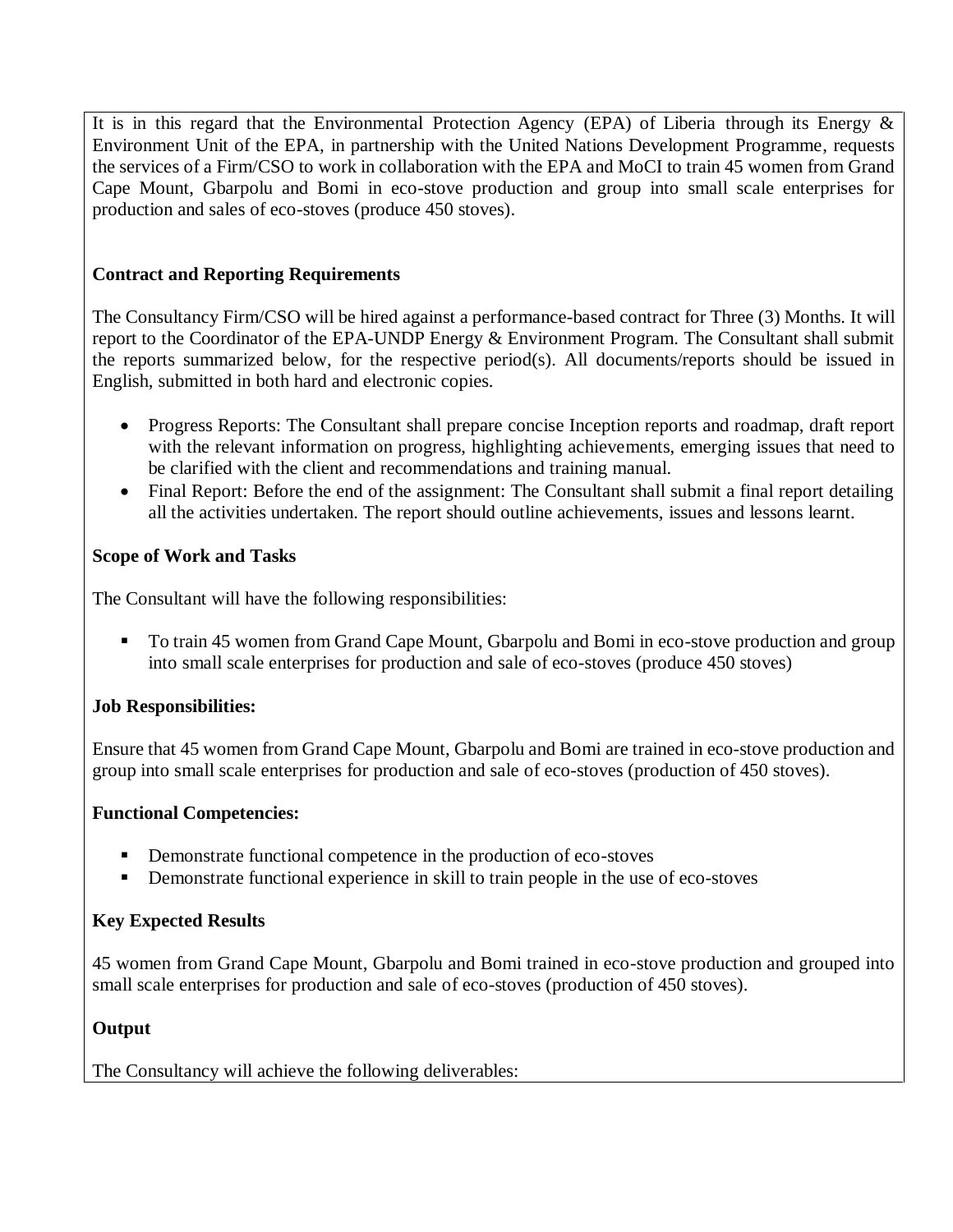1) 45 women from Grand Cape Mount, Gbarpolu and Bomi trained in eco-stove production and grouped into small scale enterprises for production and sale of eco-stoves (produce 450 stoves)

#### **QUALIFICATION**

#### **Education:**

- Demonstrate functional competence in the production of eco-stoves
- Demonstrate functional experience in skill to train people in the use of eco-stoves

#### **Experience**

- More than two to five (2 to 5) years of demonstrated functional experience in eco-stoves production.
- Experience performing similar services requested.
- Documented social skills and networking capabilities is an advantage.
- Experience in management and organizational development.

#### **OTHER SKILLS**

- Excellent team player with good interpersonal skills
- Ability to manage workload with minimum supervision
- Ability to work under pressure and tight deadlines
- Ability to accommodate additional demands at short notice
- Ability to work in a multi-cultural environment
- Oral communication/presentation skills
- **•** Proactive mindset
- Experience in working with the EPA, UNDP funded activities/projects or other INGOs

### **ATTENTION:**

**Pescee T. Doe Officer in Charge, Procurement Environment Protection Agency (EPA) 4 th Street, Sinkor 1000 Monrovia, 10 Liberia P.O. Box 4024**

or through email (**ptdoe@epa.gov.lr**), indicating in subject area "**Consultancy Service to train and produce 450 Eco-stoves for use by vulnerable communities"** Closing date for submission of TORs is **4PM, March 1, 2022**. Any submission coming/received after this deadline will not be given consideration. Only submissions that meet the requirement/criteria as contained in the Request for Expression of Interest will be considered for evaluation. The application package must include CV, credentials and Technical and Financial Proposal.